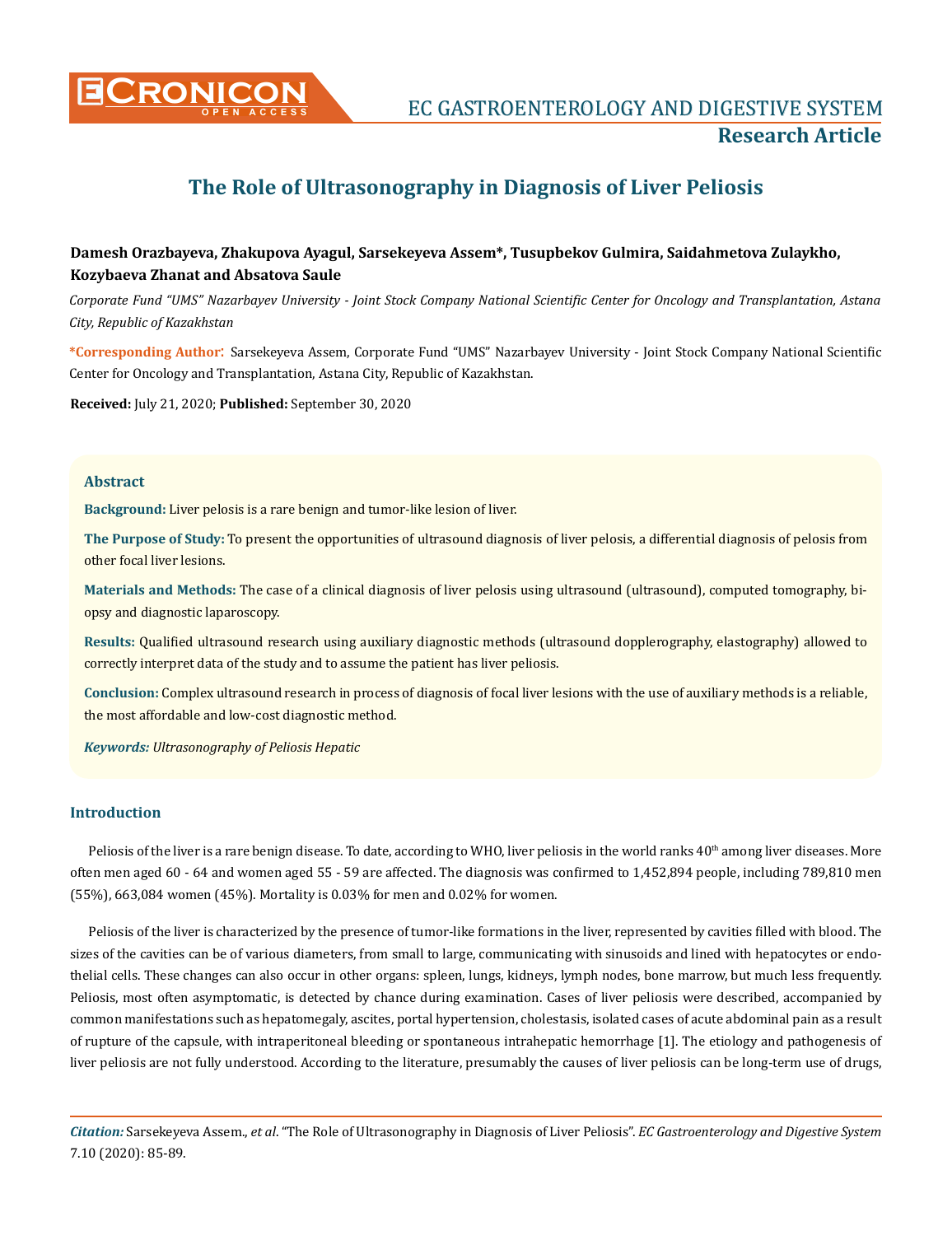hormonal drugs, contraceptives, anabolic steroids, cytotoxic drugs, tuberculosis, immunodeficiency states, exposure to gamma rays [2]. Ultrasound diagnostics of hepatic peliosis is characterized by the presence in the liver structure of chaotically located inhomogeneous cavity structures in combination with hypo- and anechoic cysts.

### **Purpose of the Study**

To show the possibilities of ultrasound diagnostics of liver peliosis, differential diagnosis of peliosis from other focal liver lesions.

Ultrasound (US) picture is nonspecific and difficult to distinguish from similar changes in metastatic liver damage or multiple abscesses. The results of computed tomography (CT) and magnetic resonance imaging (MRI) with contrast are also ambiguous for interpretation. The diagnosis can only be verified histologically by liver biopsy, but this invasive manipulation in peliosis is fraught with a high risk of bleeding [3,4].

#### **Materials and Methods**

We present to your attention a clinical case of liver peliosis with the use of ultrasound examination (US), computed tomography and diagnostic laparoscopy in the diagnosis.

### **Results and Discussion**

Patient M., born in 1995, applied to JSC "National Research Center of Oncology and Transplantology" in March and June 2016. From the anamnesis: he has been ill since October 2015, when he first came with complaints of nausea and discomfort in the right hypochondrium. Examined at the place of residence. Ultrasound conclusion: Hepatosplenomegaly. Polycystic liver disease.

CT conclusion from 14.11.2015: Hepatomegaly. Hepatic vein thrombosis. Symptom Budd - Chiari malformation. Was observed by a gastroenterologist.

In March and June 2016. an ultrasound scan was performed at the National Scientific Center of Oncology and Transplantology. According to the ultrasound data: the liver is significantly enlarged, extends to the small pelvis. Diffuse - focal heterogeneity, the entire liver parenchyma is represented by multiple hypoechoic foci merging with each other in some with a minimal fluid component, with multiple scattered microcalcifications. Elastography technology was performed on the liver area in the pelvic area, the lesion data were mapped with a 3-color type of mapping, mainly green, typical for soft - elastic lesions (benign lesions).

Conclusion of ultrasound: Diffuse - focal lesion of the liver, against the background of severe hepatomegaly with spread to the small pelvis and subphrenic space. Ultrasound data is more for a benign change in chronic diseases, peliosis is not excluded. Splenomegaly with signs of portal hypertension due to compression of the splenic vein in the distal segment (Figure 1 and 2).



*Figure 1 and 2: Sonogram of liver peliosis.*

*Citation:* Sarsekeyeva Assem., *et al*. "The Role of Ultrasonography in Diagnosis of Liver Peliosis". *EC Gastroenterology and Digestive System*  7.10 (2020): 85-89.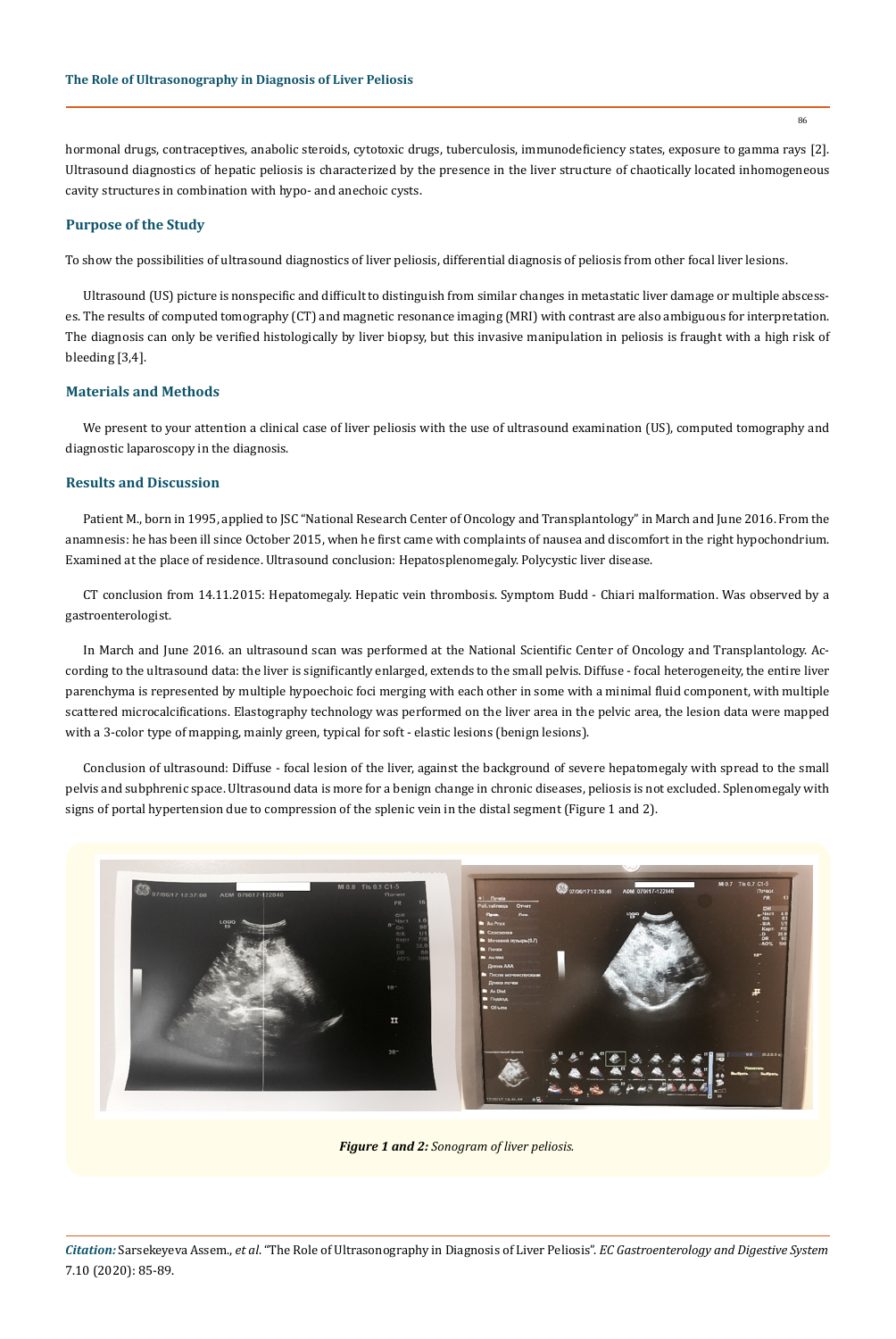The patient was consulted by the hepatologist of the clinic, with further examination by the clinic's specialists objectively: normosthenic physique, height 186 cm, weight 84 kg. Peripheral lymph nodes are not enlarged. There are no peripheral edema. The abdomen is painless on palpation. The liver is enlarged by palpation, the lower border is palpable at the level of the iliac crest on the right, painless. The spleen is percussion enlarged by 3 cm, painless by palpation. Laboratory data: Complete blood count: Hemoglobin 107 g/l; Platelets 300 x 10/9; Leukocytes 2.9 x 10/9; ESR 5 mm/hour. Biochemical blood test: Total protein 78 g/l; Creatinine 57 μmol/L; Cholesterol 3.88 mmol/L; Glucose 4.1 mmol/L. Total bilirubin 16.4 μmol/l; ALT 60.3 U/l; AST 5 U/L. PTI coagulogram 79.1%; Fibrinogen 1.0 g/l L; APTT 30.9 sec.; ED 12.8 sec. INR 1.09. Protein fractions of albumin, (%) Albumin 53, Alpha1 - 6.2; Alpha2 - 9.9; Beta1 - 6.7; Beta2 - 5.3; Gamma 18.9.

At CT OBP September 2016 with intravenous bolus contrast enhancement (Ultravist 300-100). On the obtained CT images, the liver is enlarged, the dimensions are  $28.8 \times 13.4 \times 34.1$  cm, the lower edge is in the bladder region, the contours are even, the densitometric parameters of the parenchyma are within + 39 units. The structure of the liver parenchyma in the native phase is heterogeneous, due to multiple hypodense areas and calcifications, with contrast enhancement: in the arterial phase, there are multiple globular accumulations of a contrast agent, which is characteristic of vascular structures; in the portal phase, centripetal or centrifugal contrast enhancement is visualized without deformation of adjacent vessels. In the delayed phase, all hyperdense areas are iso- and hypodense. Intrahepatic and extrahepatic bile ducts are not dilated. Also, in the right lobe of the liver, a hypodense area is visualized, with clear, uneven contours, 1.2 x 1.6 cm in size, with a density of up to (-88 units). With SCT angiography: common hepatic artery with a diameter of 0.6 cm; diameters: RHA -0.36 cm, LHA 0.24 cm, A - type 1, PV - type 1, HV branches are not clearly visualized. Inferior vena cava with a diameter of 2.1 cm. The portal vein is 1.2 cm in diameter at the level of the main trunk. The splenic and superior mesenteric veins are patent, with a diameter of 1.0 cm and 0.8 cm, respectively. Lymph nodes of the abdominal cavity and retroperitoneal space are not enlarged. On CT angiography, the abdominal aorta, celiac trunk, mesenteric arteries, and renal arteries are differentiated, filled with a contrast agent throughout without signs of stenosis and occlusion. Conclusion: CT signs of peliotic hepatitis, hepatosplenomegaly (Figure 3).



*Figure 3: CT scan of liver peliosis.*

The specialists of the clinic carried out a differential diagnosis with congenital polycystic liver disease, benign liver formation, peliosis. The ultrasound picture of polycystic liver disease is characterized by the presence of homogeneous echo-negative fluid cavities of various diameters, in this case, during ultrasound, the entire liver parenchyma is represented by multiple hypoechoic foci, merging with each

*Citation:* Sarsekeyeva Assem., *et al*. "The Role of Ultrasonography in Diagnosis of Liver Peliosis". *EC Gastroenterology and Digestive System*  7.10 (2020): 85-89.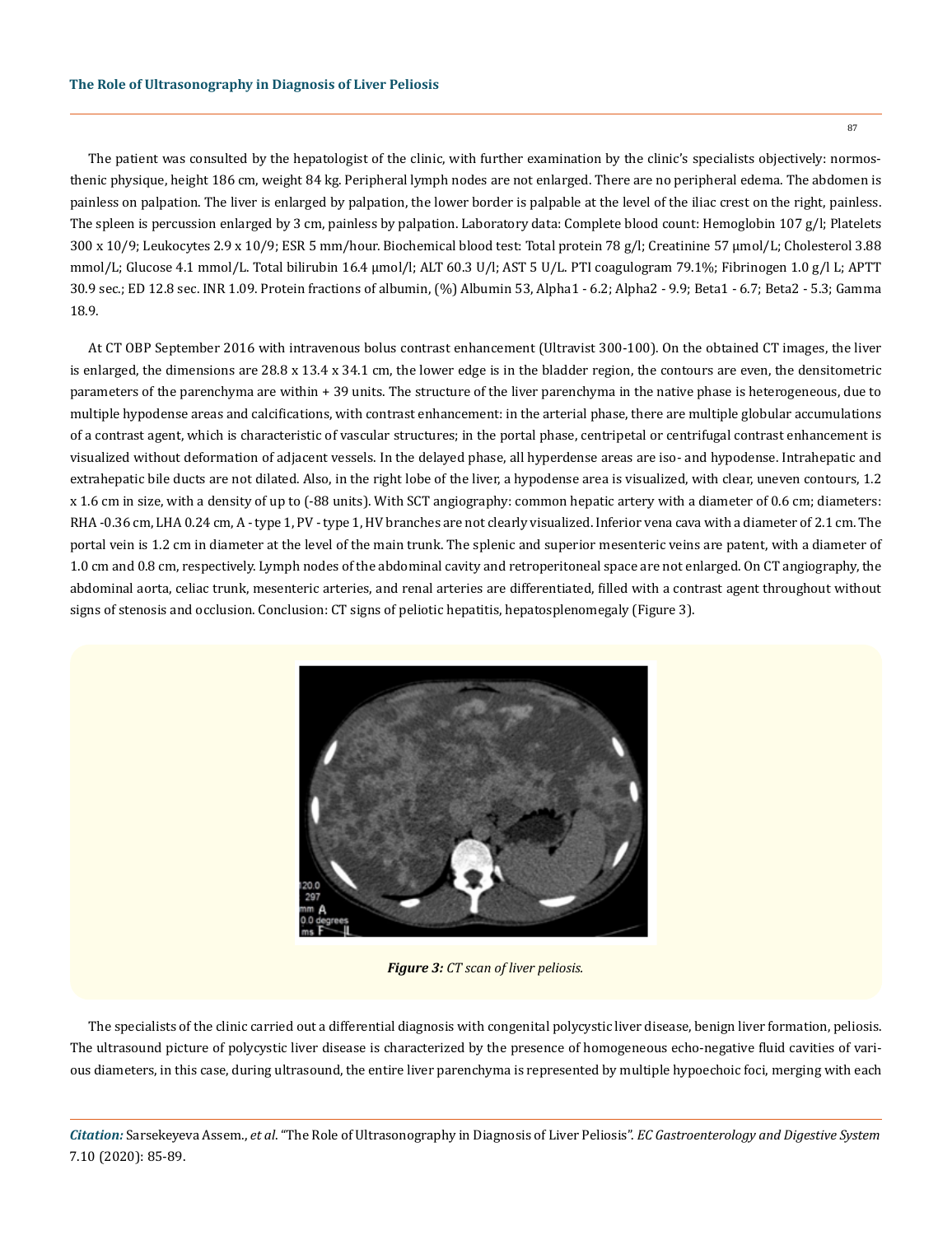other and with the presence of a minimal fluid component in some of them, which made it possible to immediately exclude polycystic liver disease, and the absence pathology of the hepatic veins during ultrasound Doppler studies - to exclude Budd-Chiari syndrome. Differential diagnosis in relation to tumor and metastatic liver damage according to ultrasound, namely: the presence of clear encapsulated contours of the formations, the absence of pathological neovascularization during extended.

Ultrasound dopplerography, obtaining, with ultrasound elastography of the liver, mapping characteristic of soft-elastic formations without increasing the coefficient - allowed us to assume a benign liver damage, possibly peliosis.

As a result of clinical and outpatient examinations, the more likely diagnosis is liver peliosis. To verify the diagnosis, it was decided to conduct a liver biopsy under ultrasound control. During biopsy, due to the peculiarities of the restructuring of the liver parenchyma, obtaining an adequate column of hepatic tissue for cyto- and histological examination in this patient turned out to be difficult. A control ultrasound scan after performing a biopsy revealed the presence of free fluid in the abdominal cavity in a volume of up to 500 ml, presumably - blood with clots. The patient was urgently examined together with the specialists of the clinic and, given the presence of signs of intra-abdominal bleeding, according to vital indications, a laparotomy was performed within an hour. During laparotomy, macroscopically significant hepatomegaly was observed, the liver had a purple-red color, the tissue was flabby to the touch, easily wrinkled with fingers (Figure 4).



*Figure 4: Photo of the liver during laparotomy.*

After finding the puncture hole of the liver, suturing was performed, ensuring adequate hemostasis. Given the risk of liver bleeding, it was decided to refrain from intraoperative liver biopsy. The clinic's specialists consulted this patient with the leaders of the Syzganov Institute in the city of Almaty, with foreign partners of the clinic - SNUH (Seoul, South Korea), the 9<sup>th</sup> city hospital in Minsk (Belarus), N. Sklifosovsky (Moscow, Russia) to assess the risks and the need for liver transplantation. As a result of a joint consultation with specialists from the city of Almaty and foreign specialists, it was recommended to make sure that the IVC is patented and the Budd-Chiari syndrome is excluded.

*Citation:* Sarsekeyeva Assem., *et al*. "The Role of Ultrasonography in Diagnosis of Liver Peliosis". *EC Gastroenterology and Digestive System*  7.10 (2020): 85-89.